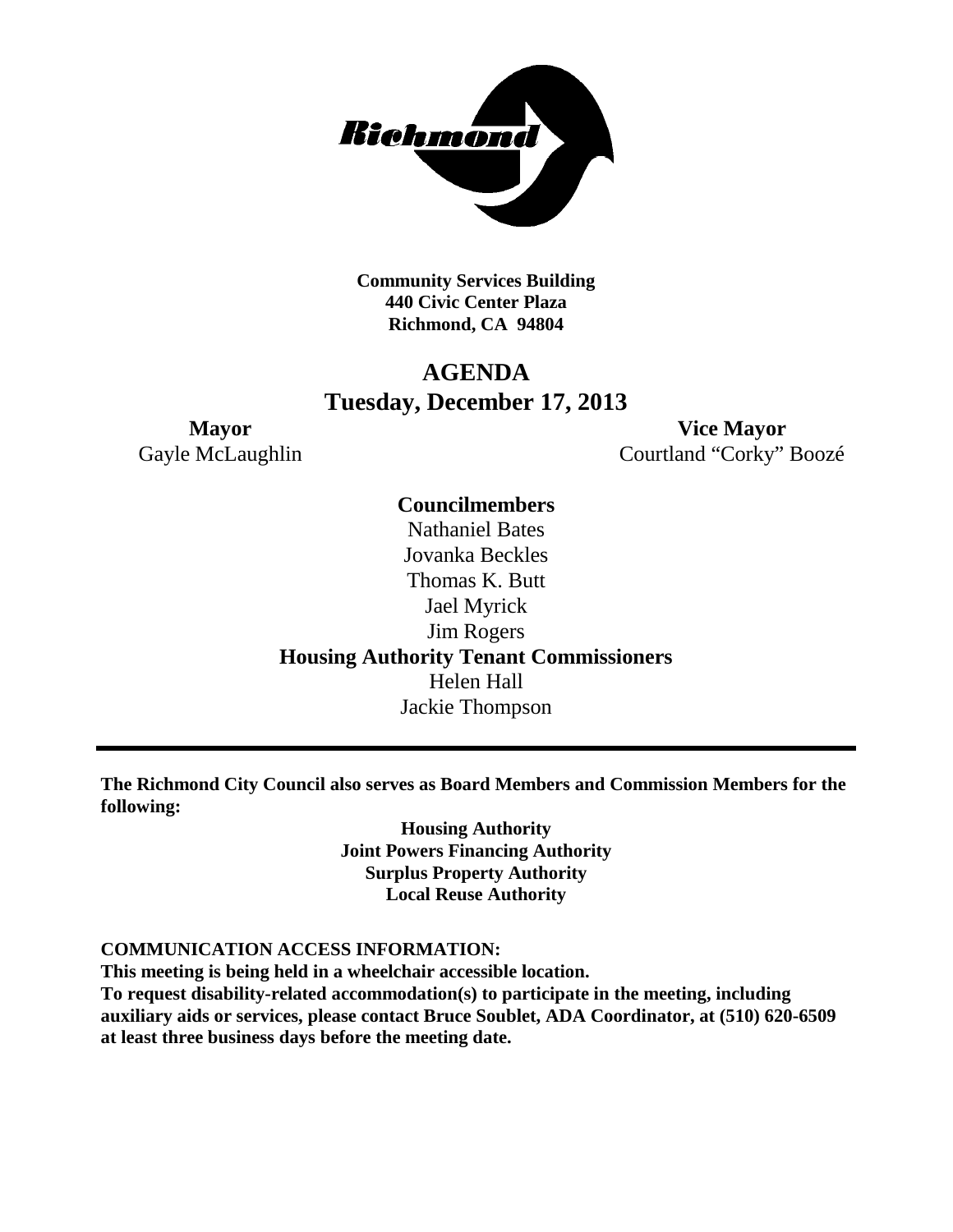# **MEETING PROCEDURES**

The City of Richmond encourages community participation at its City Council meetings and has established procedures that are intended to accommodate public input in a timely and time-sensitive way. As a courtesy to all members of the public who wish to participate in City Council meetings, please observe the following procedures:

**PUBLIC COMMENT ON AGENDA ITEMS:** Anyone who desires to address the City Council on items appearing on the agenda must complete and file a pink speaker's card with the City Clerk **prior** to the City Council's consideration of the item. Once the City Clerk has announced the item and discussion has commenced, no person shall be permitted to speak on the item other than those persons who have submitted their names to the City Clerk. Your name will be called when the item is announced for discussion. **Each speaker will be allowed TWO (2) MINUTES to address the City Council on NON-PUBLIC HEARING items listed on the agenda.**

**OPEN FORUM FOR PUBLIC COMMENT:** Individuals who would like to address the City Council on matters not listed on the agenda or on **Presentations, Proclamations and Commendations, Report from the City Attorney, or Reports of Officers** may do so under Open Forum. All speakers must complete and file a pink speaker's card with the City Clerk **prior** to the commencement of Open Forum. **The amount of time allotted to individual speakers shall be determined based on the number of persons requesting to speak during this item. The time allocation for each speaker will be as follows: 15 or fewer speakers, a maximum of 2 minutes; 16 to 24 speakers, a maximum of 1 and one-half minutes; and 25 or more speakers, a maximum of 1 minute.**

### **SPEAKERS ARE REQUESTED TO OCCUPY THE RESERVED SEATS IN THE FRONT ROW BEHIND THE SPEAKER'S PODIUM AS THEIR NAME IS ANNOUNCED BY THE CITY CLERK.**

**CONSENT CALENDAR:** Consent Calendar items are considered routine and will be enacted, approved or adopted by one motion unless a request for removal for discussion or explanation is received from the audience or the City Council. A member of the audience requesting to remove an item from the Consent Calendar must complete and file a speaker's card with the City Clerk **prior to the City Council's consideration of Agenda Review.** An item removed from the Consent Calendar may be placed anywhere on the agenda following the City Council's agenda review.

Any law enforcement officer on duty or whose service is commanded by the presiding officer shall be Sergeant-at-Arms of the Council meetings. He/she, or they, shall carry out all orders and instructions given by the presiding officer for the purpose of maintaining order and decorum at the Council meetings (City Council Rules of Procedure and Order Section III F, RMC Section 2.12.030).

**\*\*\*\*\*\*\*\*\*\*\*\*\*\*\*\*\*\*\*\*\*\*\*\*\*\*\*\*\*\*\*\*\*\*\*\*\*\*\*\*\*\*\*\*\*\*\*\*\*\*\*\*\*\*\*\*\*\***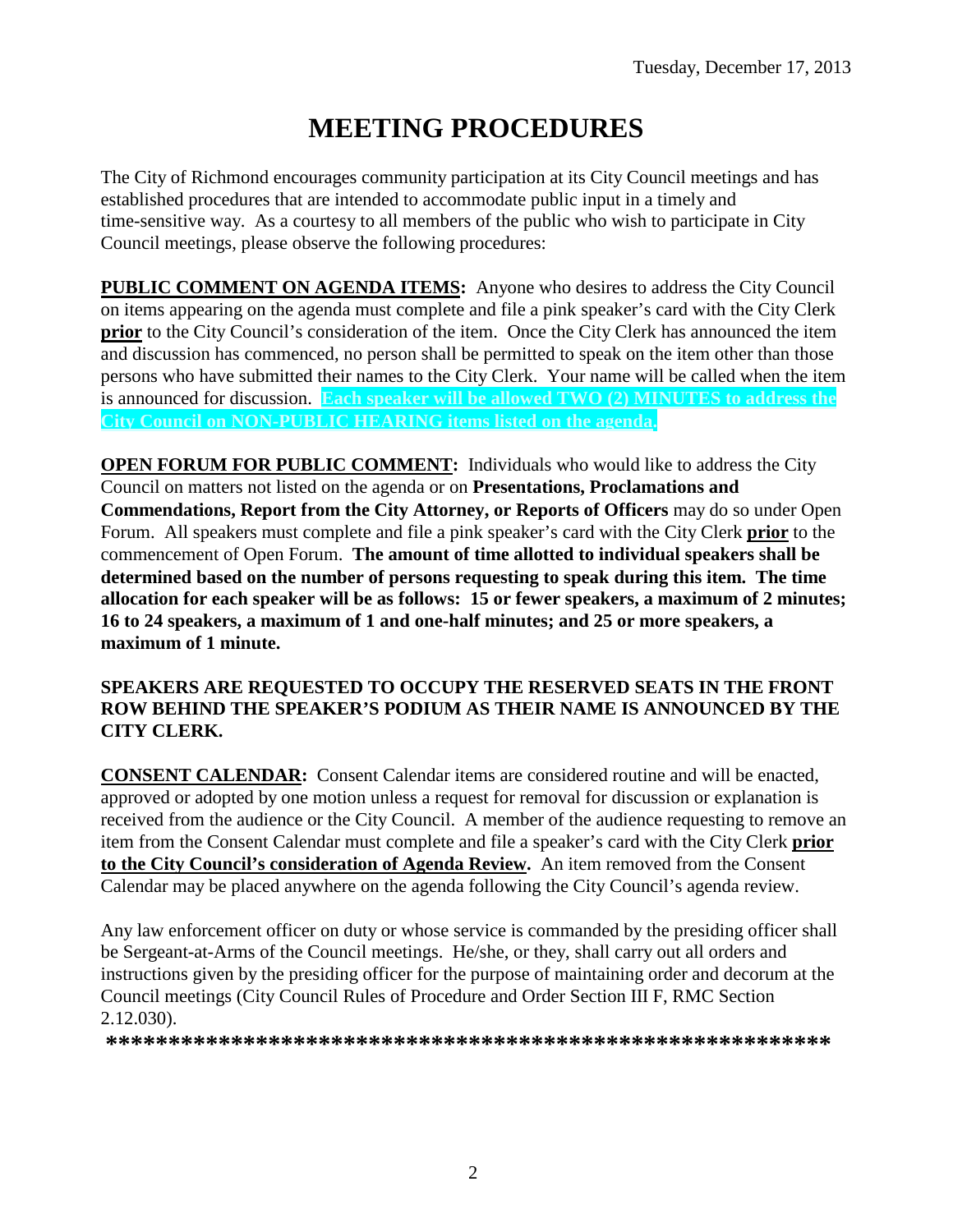### **OPEN SESSION TO HEAR PUBLIC COMMENT ON CLOSED SESSION ITEMS**

6:00 p.m.

- **A. ROLL CALL**
- **B. PUBLIC COMMENT**

#### **C. ADJOURN TO CLOSED SESSION**

### **CLOSED SESSION**

Shimada Room of the Community Services Building

#### **A. CITY COUNCIL**

### **A-1.** LIABILITY CLAIMS - (Government Code Section 54956.9):

Claimant: John Wade

Agency claimed against: City of Richmond

Claimant: Kendall Baggett

Agency claimed against: City of Richmond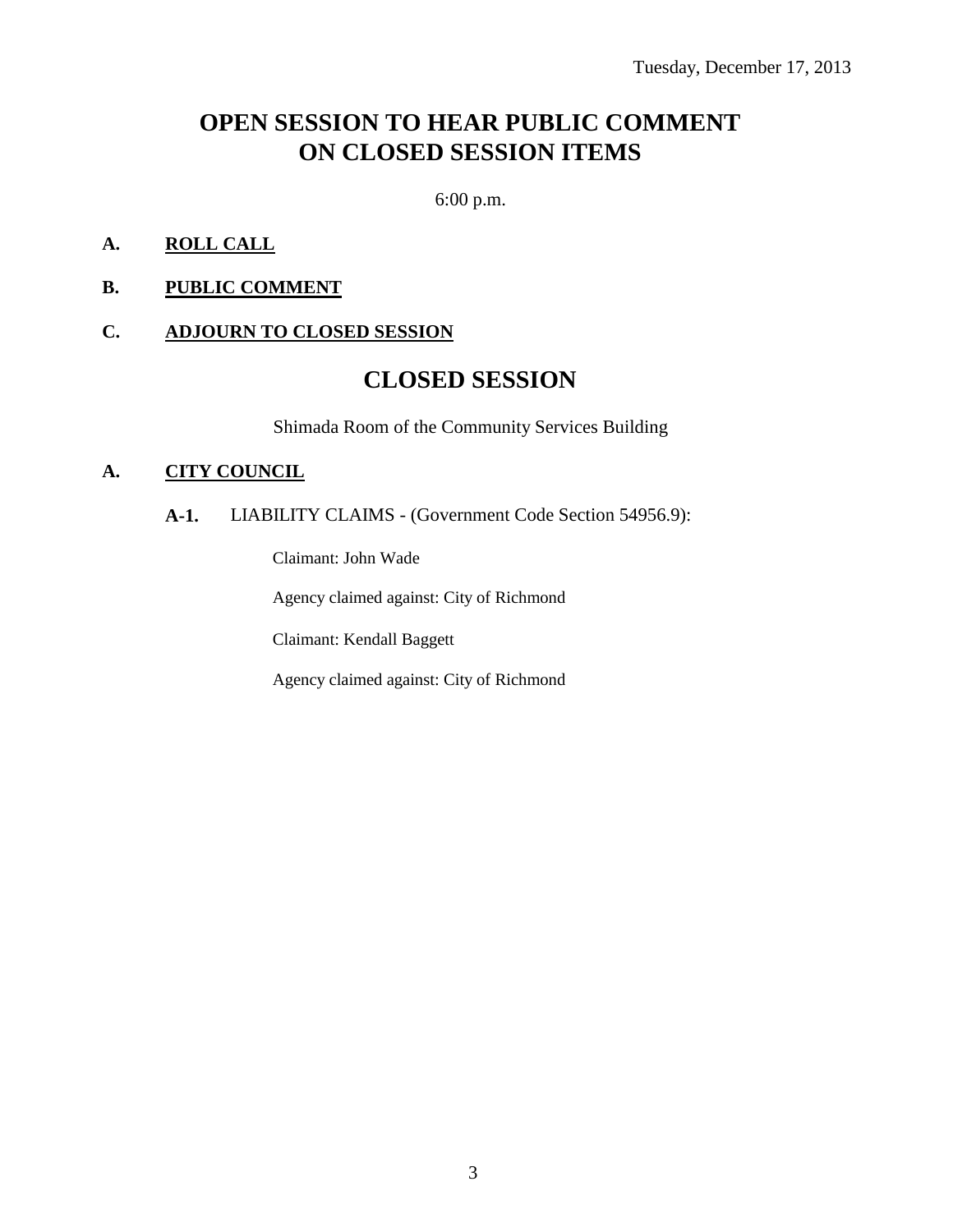### **SPECIAL MEETING OF THE RICHMOND HOUSING AUTHORITY**

6:25 p.m.

- **A. PLEDGE TO THE FLAG**
- **B. ROLL CALL**
- **C. STATEMENT OF CONFLICT OF INTEREST**
- **D. OPEN FORUM FOR PUBLIC COMMENT**
- **E. AGENDA REVIEW**

### **F. HOUSING AUTHORITY CONSENT CALENDAR**

- **F-1.** ADOPT a resolution authorizing the executive director to execute a contract with State Roofing Services Inc., the successful bidder, to renovate the roof at the Hacienda Senior/Disabled Public Housing development for \$347,307 (This item was reviewed and recommended for approval by the Housing Advisory Commission) - Housing Authority (Tim Jones 621-1310).
- **F-2.** APPROVE the minutes of the December 3, 2013, meeting City Clerk's Office (Diane Holmes 620-6513).

### **G. ADJOURNMENT**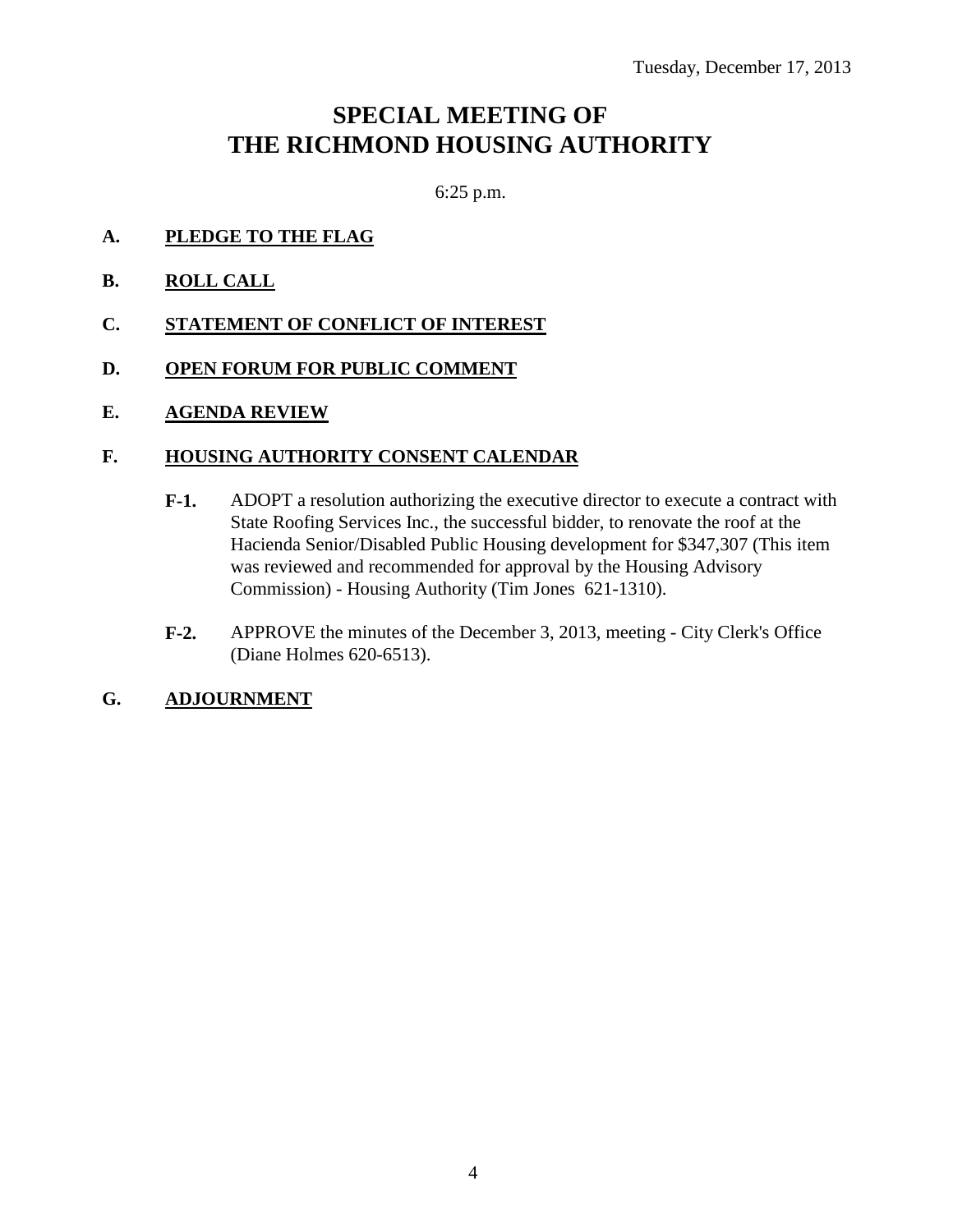## **REGULAR MEETING OF THE SUCCESSOR AGENCY TO THE RICHMOND COMMUNITY REDEVELOPMENT AGENCY AND THE RICHMOND CITY COUNCIL**

6:30 p.m.

### **A. ROLL CALL**

**B. STATEMENT OF CONFLICT OF INTEREST**

### **C. AGENDA REVIEW**

### **D. REPORT FROM THE CITY ATTORNEY OF FINAL DECISIONS MADE AND NON-CONFIDENTIAL DISCUSSIONS HELD DURING CLOSED SESSION**

#### **E. OPEN FORUM FOR PUBLIC COMMENT**

#### **F. SUCCESSOR AGENCY TO THE RICHMOND COMMUNITY REDEVELOPMENT AGENCY CONSENT CALENDAR**

**F-1.** DIRECT staff to design and implement a program to mitigate negative economic impacts due to the construction of the Officer Bradley A. Moody Memorial Underpass Project, and AUTHORIZE the expenditure of funds available in the Project Owner's Reserve for mitigation of negative economic impacts - Successor Agency to the Richmond Community Redevelopment Agency (Patrick Lynch/Chadrick Smalley 307-8091).

### **G. CITY COUNCIL CONSENT CALENDAR**

- **G-1.** ADOPT a resolution amending the City of Richmond's Conflict of Interest Code - City Attorney's Office (Bruce Reed Goodmiller 620-6509).
- **G-2.** APPROVE a contract with DP Security, LLC to provide security services at 440 Civic Center Plaza and 450 Civic Center Plaza for the period of January 1, 2014, to December 31, 2016, for a total contract amount not to exceed \$1,330,088.28 for the three-year term, and appropriate funds in the Fiscal Year 2013/14 and Fiscal Year 2014-15 budgets to cover the cost of the contract - City Manager's Office (Bill Lindsay/Craig Murray 620-6512).
- **G-3.** ADOPT a resolution accepting and appropriating \$100,774 into the City's Fiscal Year 2013-15 budget from the Metropolitan Transportation Commission (MTC) New Freedom Grant Program, which supports the Title VI nondiscrimination laws and regulations for disabled persons and seniors, and committing in-kind City services with a total value of \$100,774 as a local funding match - City Manager's Office (Bill Lindsay 620-6512).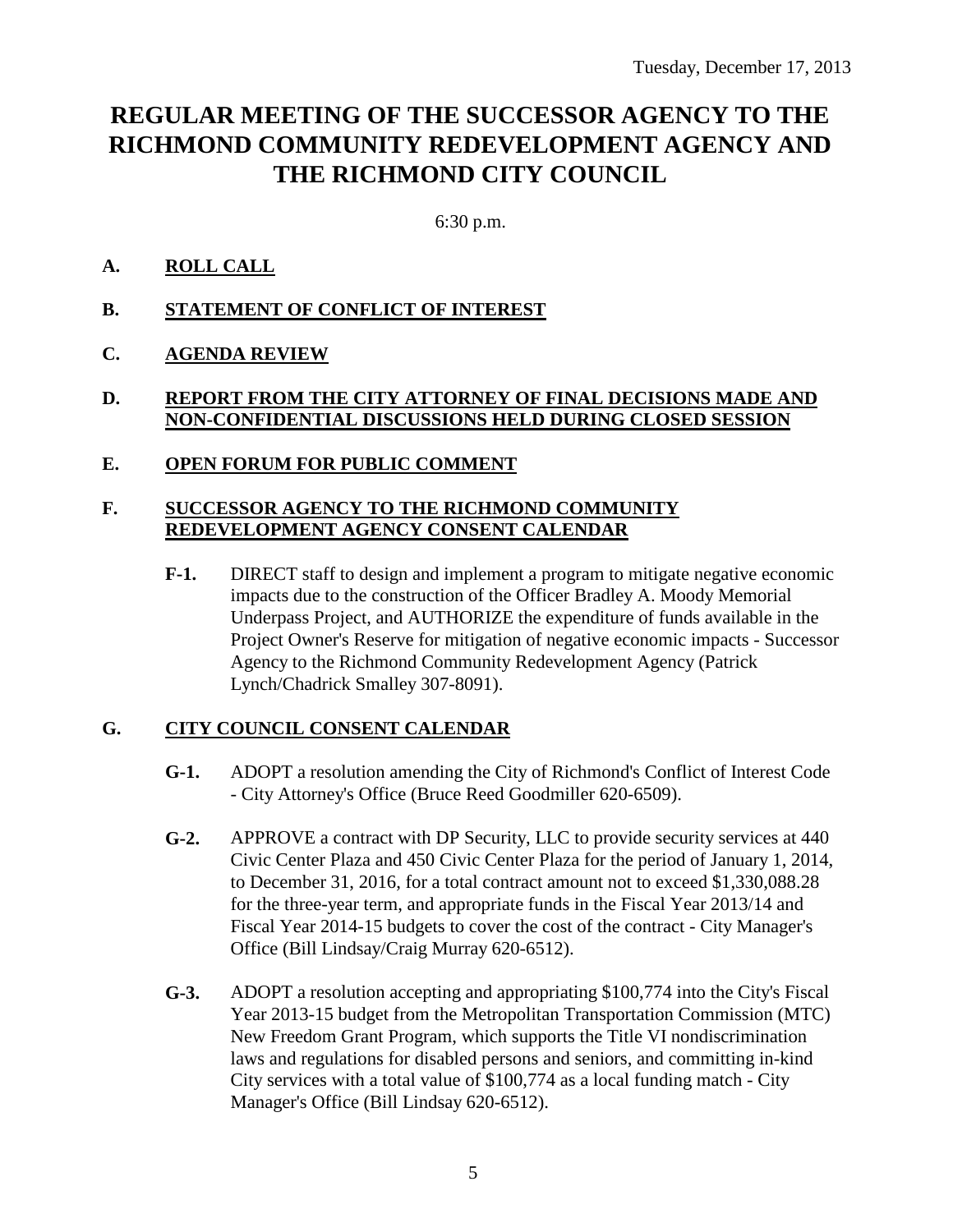- **G-4.** APPROVE the purchase of one replacement Aluma Flatbed Trailer from TurfStar for use by the Public Works Department Parks Division in an amount not to exceed \$14,000 - Public Works Department (Yader A. Bermudez 231- 3008).
- **G-5.** APPROVE a one year lease between the Port of Richmond and the Hendrick Automotive Group for the temporary storage of vehicles at the parking lot located at the southeast corner of Harbour Way South and Hall Avenue, with three options to extend the lease for one year, each, with consent of both parties, providing annual revenue to the Port of \$40,950 - Port Department (Jim Matzorkis/Lucy Zhou 215-4600).
- **G-6.** APPROVE a contract with Infrastructure Engineering Corporation to provide sewer flow monitoring data collection and reporting services in and around the Harbour and Wright overflow structure for a period of 12-months in an amount not to exceed \$65,780 - Engineering Services Department (Chad Davisson 307- 8091).
- **G-7.** APPROVE a grant-funded amendment to the construction contract with Turner Group Construction for construction and construction related services relating to the renovation of Elm Play Lot and community building, expanding the scope of work to include additional park and building components, increasing the amount by \$89,500 for a total contract amount of \$1,335,436, and maintaining the contract term ending June 30, 2014 - Public Works Department (Yader A. Bermudez 231-3008).
- **G-8.** ADOPT a resolution to accept and appropriate \$50,000 from the Association of Bay Area Governments, San Francisco Bay Trail Project funds, for the Marina Bay Park Restroom Project - Public Works Department (Yader A. Bermudez 231-3008).
- **G-9.** APPROVE a Third Amendment to the Construction Agreement with Alten Construction (Alten) to complete the fire suppression system upgrades for the Riggers Loft/Operations and Security Center (OSC) Project at Point Potrero Marine Terminal in the amount of \$400,000 - Port Department (Jim Matzorkis 215-4600).
- **G-10.** APPROVE a contract with Nichols Engineering Consultants (Nichols) to provide annual surveys, reports, investigations, inspections and work plans for the OU1 and OU2 areas at Point Potrero Marine Terminal (PPMT) according to the DTSC Operations and Maintenance Plan in an amount not-to-exceed \$65,695 and for a term ending December 31, 2015 - Port Department (Jim Matzorkis 215-4600).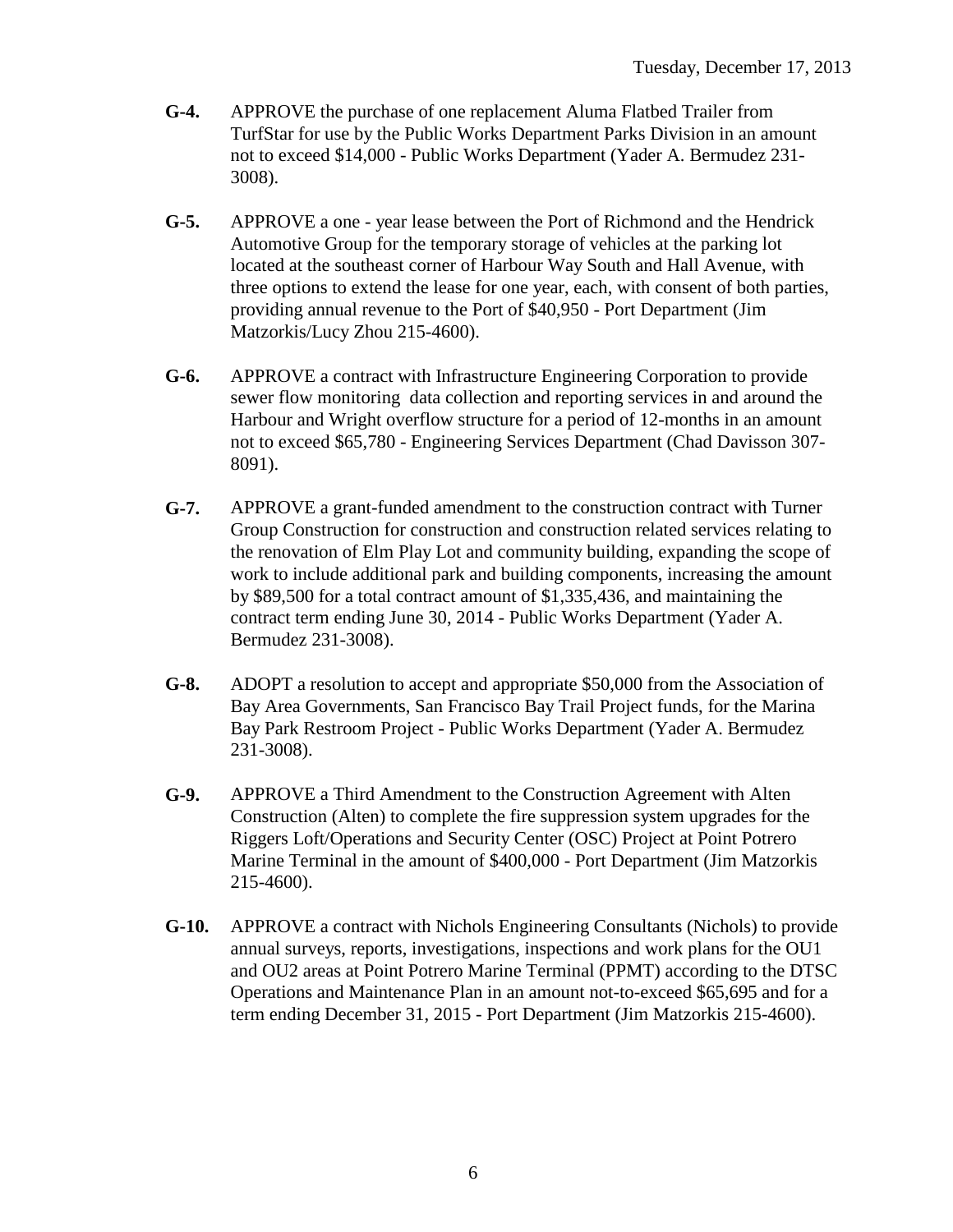- **G-11.** ADOPT a resolution authorizing the City of Richmond to accept and appropriate \$396,358 in grant funding from the Contra Costa County Health Services Hazardous Materials Division, and APPROVE an agreement with the Contra Costa County Health Services Hazardous Materials Division in support of the Fire Department's Hazardous Material Response Program for the term from July 1, 2013, to June 30, 2015 - Fire Department (Chief Michael Banks 307- 8041).
- **G-12.** ADOPT a resolution authorizing the City of Richmond to accept and appropriate \$329,748 in grant funding from the Contra Costa County Health Services Hazardous Materials Division, and APPROVE an agreement with the Contra Costa County Health Services Hazardous Materials Division in support of the Fire Department's Hazardous Materials Response Program for a term from July 1, 2013, to June 30, 2015 - Fire Department (Chief Michael Banks 307- 8041).
- **G-13.** APPROVE the purchase of an aerial/bucket truck in an amount not to exceed \$87,478.02, to be used by the Police Department's CCTV technician for continuous maintenance, repair, and installation of all wireless camera devices - Police Department (Chief Chris Magnus 621-1802).
- **G-14.** ACCEPT and appropriate the 2013/2014 grant from the California Office of Traffic Safety (OTS) in the amount of \$37,400 to fund sobriety checkpoints aimed at reducing the number of victims killed and injured in alcohol-involved crashes - Police Department (Chief Chris Magnus 621-1802).
- **G-15.** REJECT all eight bids for construction of the Marina Restroom Facility, and authorize staff to review and revise contract specifications and call for new bids - Public Works Department (Yader A. Bermudez 231-3008).
- **G-16.** RECEIVE a report regarding the results of the sale of the City's Fiscal Year 2013/14 Tax and Revenue Anticipation Notes in accordance with City Council policy - Finance Department (James Goins 620-6740).
- **G-17.** APPROVE a contract with Anovo Systems, LLC to provide software and technical support for a web-based labor compliance monitoring software and technical support system to track compliance with the City's Local Employment Program and the Business Opportunity ordinances in an amount not to exceed \$74,000 for the contract term from February 1, 2014, through January 31, 2016, with an option for a two-year extension - Employment and Training Department (Sal Vaca/Gina Baker 307-8011).
- **G-18.** APPROVE the minutes of the November 19, 2013, regular meeting, and the November 26, 2013, special meeting - City Clerk's Office (Diane Holmes 620- 6513).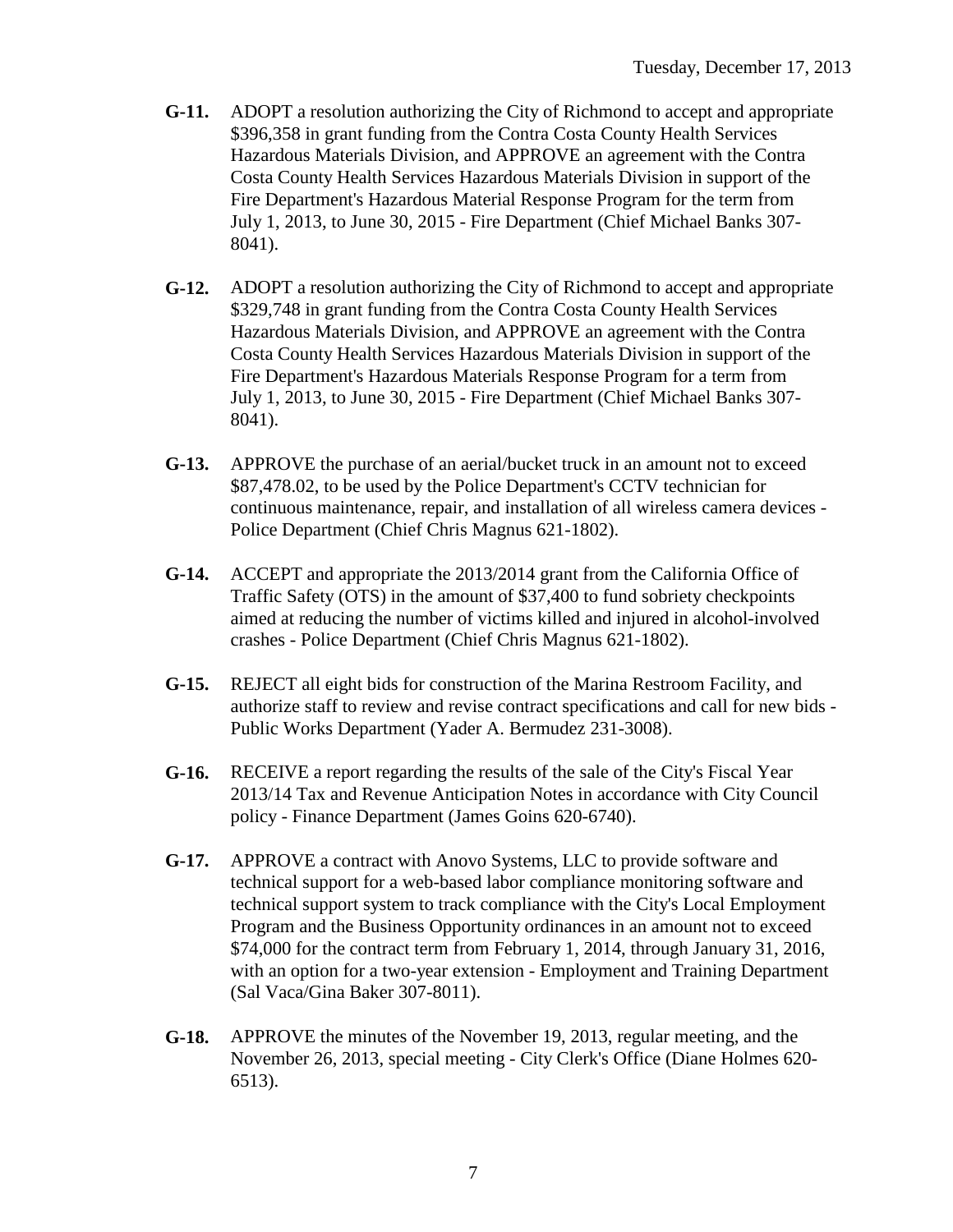- **G-19.** ADOPT an ordinance (second reading) adjusting and setting the fees as proposed in the Fire Department fee schedule with an effective date of January 1, 2014 - Fire Department (Chief Michael Banks 307-8041).
- **G-20.** ADOPT an ordinance (second reading) amending Chapter 2.62 of the Municipal Code of the City of Richmond giving authority to the Fire Department to issue administrative citations for fire code violations - Fire Department (Chief Michael Banks 307-8041).
- **G-21.** ADOPT an ordinance (second reading) to amend Richmond Municipal Code 9.56 to include electronic cigarettes in the smoking regulations - Councilmembers Butt (236-7435), Rogers (867-5725), and Myrick (620-6636).
- **G-22.** APPROVE a second amendment to the contract with Holland & Knight LLP for the continuation of federal and state advocacy services, increasing the amount by \$180,000 and extending the term to December 31, 2014 - City Manager's Office (Bill Lindsay 620-6512).
- **G-23.** ADOPT a resolution approving and authorizing the executive director to execute a Second Amendment to the Soil Remediation Agreement with Eagle Environmental Construction (EEC) for soil remediation activities at the Miraflores Housing Development site, increasing the contract amount by \$340,000 for a total contract amount not to exceed \$1,540,000 (This item was reviewed and recommended for approval by the Finance Committee at its December 6, 2013, meeting) - Housing and Community Development (Patrick Lynch 307-8140).
- **G-24.** APPROVE a reimbursement to California Oils Corporation (Cal-Oils) for allowable wharf and docking system repairs to their leased facility at Terminal 2 in the amount of \$200,765 (This item was reviewed and recommended for approval by the Finance Committee at its December 6, 2013, meeting) - Port Department (Jim Matzorkis 215-4600).
- **G-25.** APPROVE a contract with Nichols Consulting Engineers to provide technical and budgetary oversight concerning environmental remediation activities at Point Molate in an amount not to exceed \$187,500 (paid from the remediation account funded by the United States Navy) for a contract term commencing July 1, 2013, and ending December 31, 2014 (This item was reviewed and recommended for approval by the Finance Committee at its December 6, 2013, meeting) - Engineering Services Department (Alan Wolken/Craig Murray 307-8091).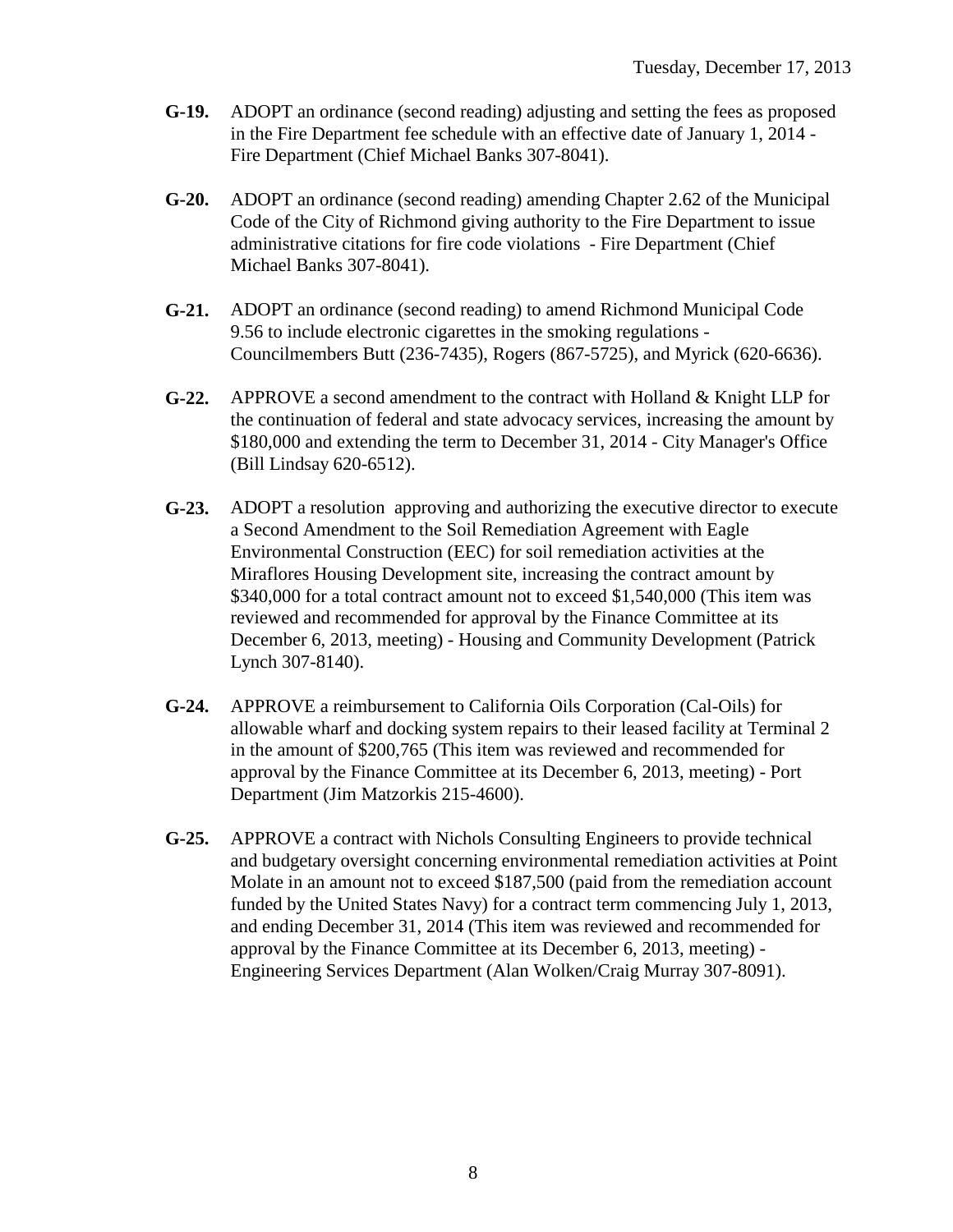- **G-26.** APPROVE a Memorandum of Understanding (MOU) between the City of Richmond and the Richmond Police Activities League (RPAL) to subsidize RPAL staff and programs as approved in the City's 2013/15 budget, ensuring that academic, athletic, and life-skills services offered by RPAL will continue for the period July 1, 2013, through June 30, 2015, in an amount not to exceed \$600,000, \$300,000 annually for two years (This item was reviewed and recommended for approval by the Finance Committee at its December 6, 2013, meeting) - Police Department (Chief Magnus 621-1802).
- **G-27.** RECEIVE a monthly report on the Richmond Municipal Sewer District for November 2013 - Engineering Services Department (Chad Davisson 307-8091).
- **G-28.** ADOPT a resolution revising the City's Authorized Broker/Dealer list to allow broker/dealers to offer the City investment instruments in accordance with Government Code Section 53601 - Finance Department (James Goins 620- 6740).
- **G-29.** APPROVE the City Manager's response to Grand Jury Report No. 1302 entitled, "Outsourcing Municipal Services", and submittal of the response to the foreperson of the 2012/2013 Contra Costa County Civil Grand Jury - City Manager's Office (Bill Lindsay 620-6512).
- **G-30.** APPROVE the City Manager's response to Grand Jury Report No. 1308 entitled, "Encouraging Citizens to Apply for Grand Jury Service", and submittal of the response to the foreperson of the 2012/2013 Contra Costa County Civil Grand Jury - City Manager's Office (Bill Lindsay 620-6512).
- **G-31.** APPROVE the City of Richmond's response to Contra Costa County 2013/2014 Grand Jury's requests to questions regarding technology plans and expenses, and submittal of the response to the foreperson of the 2013/2014 Contra Costa County Civil Grand Jury - City Manager's Office (Bill Lindsay 620-6512).
- **G-32.** APPROVE the City of Richmond's response to Contra Costa County 2013/2014 Grand Jury's letter regarding the City's training and policies for identifying and reporting abuse of minors, and submittal of the response to the foreperson of the 2013/2014 Contra Costa County Civil Grand Jury - City Manager's Office (Bill Lindsay 620-6512).